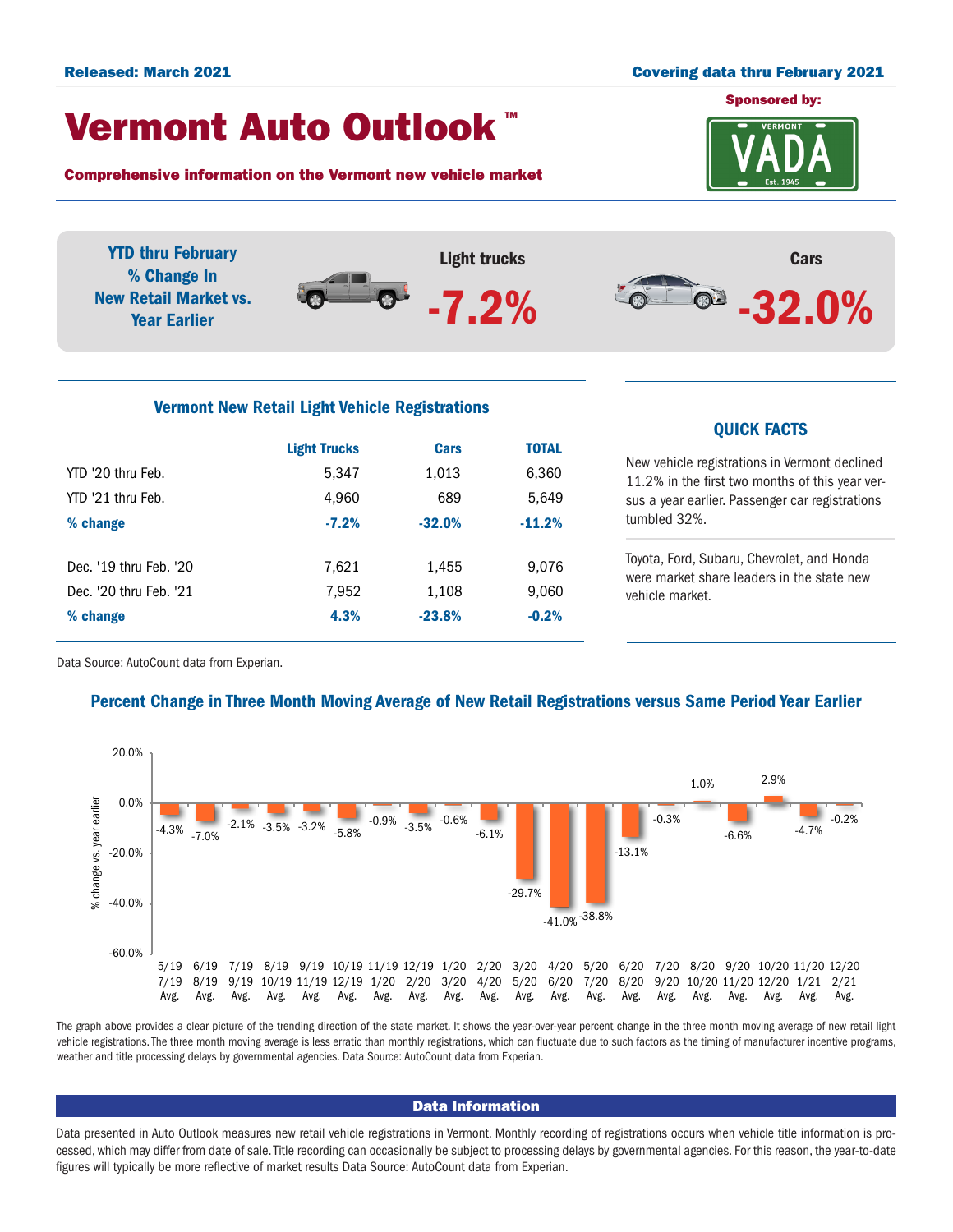

| Vermont New Retail Car and Light Truck Registrations |                           |                         |                         |           |            |                  |         |  |  |
|------------------------------------------------------|---------------------------|-------------------------|-------------------------|-----------|------------|------------------|---------|--|--|
|                                                      |                           | YTD thru Feb.           |                         |           | <b>YTD</b> |                  |         |  |  |
|                                                      | Number                    |                         |                         |           |            | Market Share (%) |         |  |  |
|                                                      | of dealers                | 2020                    | 2021                    | % chg.    | 2020       | 2021             | Chg.    |  |  |
| <b>TOTAL</b>                                         |                           | 6,360                   | 5,649                   | $-11.2%$  |            |                  |         |  |  |
| Cars                                                 |                           | 1,013                   | 689                     | $-32.0%$  | 15.9       | 12.2             | $-3.7$  |  |  |
| Trucks                                               |                           | 5,347                   | 4,960                   | $-7.2%$   | 84.1       | 87.8             | $3.7\,$ |  |  |
| <b>Domestic Brands</b>                               |                           | 2,961                   | 2,516                   | $-15.0%$  | 46.6       | 44.5             | $-2.0$  |  |  |
| <b>European Brands</b>                               |                           | 429                     | 428                     | $-0.2%$   | 6.7        | 7.6              | $0.8\,$ |  |  |
| Japanese Brands                                      |                           | 2,728                   | 2,460                   | $-9.8%$   | 42.9       | 43.5             | $0.7\,$ |  |  |
| Korean Brands                                        |                           | 242                     | 245                     | 1.2%      | 3.8        | 4.3              | 0.5     |  |  |
| Acura                                                | $\mathbf{1}$              | 16                      | 20                      | 25.0%     | 0.3        | 0.4              | 0.1     |  |  |
| Alfa Romeo                                           | 1                         | $\overline{\mathbf{c}}$ | 1                       | $-50.0%$  | 0.0        | 0.0              | $0.0\,$ |  |  |
| Audi                                                 | 2                         | 69                      | 93                      | 34.8%     | 1.1        | 1.6              | 0.6     |  |  |
| <b>BMW</b>                                           | 1                         | 33                      | 34                      | 3.0%      | 0.5        | 0.6              | 0.1     |  |  |
| <b>Buick</b>                                         | 9                         | 88                      | 45                      | $-48.9%$  | 1.4        | 0.8              | $-0.6$  |  |  |
| Cadillac                                             | 5                         | 19                      | 21                      | 10.5%     | 0.3        | 0.4              | $0.1\,$ |  |  |
| Chevrolet                                            | 13                        | 700                     | 605                     | $-13.6%$  | 11.0       | 10.7             | $-0.3$  |  |  |
| Chrysler                                             | 10                        | 11                      | $\overline{7}$          | $-36.4%$  | 0.2        | 0.1              | $0.0\,$ |  |  |
| Dodge                                                | 9                         | 40                      | 12                      | $-70.0%$  | 0.6        | 0.2              | $-0.4$  |  |  |
| <b>FIAT</b>                                          | $\mathbf{1}$              | $\mathbf{1}$            | $\mathbf{1}$            | 0.0%      | 0.0        | 0.0              | $0.0\,$ |  |  |
| Ford                                                 | 16                        | 931                     | 735                     | $-21.1%$  | 14.6       | 13.0             | $-1.6$  |  |  |
| Genesis                                              | $\mathbf{1}$              | $\mathbf{1}$            | $\sqrt{2}$              | 100.0%    | 0.0        | 0.0              | $0.0\,$ |  |  |
| <b>GMC</b>                                           | 9                         | 423                     | 362                     | $-14.4%$  | 6.7        | 6.4              | $-0.2$  |  |  |
| Honda                                                | 4                         | 442                     | 392                     | $-11.3%$  | 6.9        | 6.9              | $0.0\,$ |  |  |
| Hyundai                                              | 3                         | 86                      | 88                      | 2.3%      | 1.4        | 1.6              | 0.2     |  |  |
| Infiniti                                             | $\mathbf 0$               | $\sqrt{2}$              | $\overline{\mathbf{c}}$ | 0.0%      | 0.0        | 0.0              | $0.0\,$ |  |  |
| Jaguar                                               | 0                         | $\boldsymbol{2}$        | $\mathbf 0$             | $-100.0%$ | 0.0        | 0.0              | 0.0     |  |  |
| Jeep                                                 | 9                         | 319                     | 345                     | 8.2%      | 5.0        | 6.1              | 1.1     |  |  |
| Kia                                                  | $\ensuremath{\mathsf{3}}$ | 155                     | 155                     | 0.0%      | 2.4        | 2.7              | 0.3     |  |  |
| <b>Land Rover</b>                                    | $\mathbf 0$               | 15                      | 20                      | 33.3%     | 0.2        | 0.4              | $0.1\,$ |  |  |
| Lexus                                                | $\mathbf 0$               | 12                      | 16                      | 33.3%     | 0.2        | 0.3              | 0.1     |  |  |
| Lincoln                                              | 4                         | 20                      | 8                       | $-60.0%$  | 0.3        | 0.1              | $-0.2$  |  |  |
| Mazda                                                | $\sqrt{2}$                | 69                      | 90                      | 30.4%     | $1.1\,$    | 1.6              | 0.5     |  |  |
| Mercedes                                             | $\mathbf{1}$              | 32                      | 53                      | 65.6%     | 0.5        | 0.9              | 0.4     |  |  |
| <b>MINI</b>                                          | 1                         | 3                       | 8                       | 166.7%    | 0.0        | 0.1              | 0.1     |  |  |
| Mitsubishi                                           | $\overline{a}$            | 75                      | 40                      | $-46.7%$  | 1.2        | 0.7              | $-0.5$  |  |  |
| Nissan                                               | 5                         | 270                     | 171                     | $-36.7%$  | 4.2        | 3.0              | $-1.2$  |  |  |
| Other                                                |                           | 26                      | $\overline{7}$          | $-73.1%$  | $0.4\,$    | $0.1\,$          | $-0.3$  |  |  |
| Porsche                                              | $\mathbf 0$               | 4                       | 5                       | 25.0%     | 0.1        | $0.1\,$          | $0.0\,$ |  |  |
| Ram                                                  | $6\phantom{.}6$           | 378                     | 312                     | $-17.5%$  | $5.9\,$    | 5.5              | $-0.4$  |  |  |
| Subaru                                               | $\overline{7}$            | 812                     | 670                     | $-17.5%$  | 12.8       | 11.9             | $-0.9$  |  |  |
| Tesla                                                | 0                         | $30\,$                  | 64                      | 113.3%    | 0.5        | $1.1$            | $0.7\,$ |  |  |
| Toyota                                               |                           | 1,020                   | 1,054                   | 3.3%      | 16.0       | 18.7             | $2.6\,$ |  |  |
| Volkswagen                                           | 4                         | 191                     | 146                     | $-23.6%$  | $3.0\,$    | 2.6              | $-0.4$  |  |  |
| Volvo                                                | $\overline{2}$            | 63                      | 65                      | 3.2%      | $1.0\,$    | $1.2\,$          | $0.2\,$ |  |  |
| Top ten brands are shaded grey.                      |                           |                         |                         |           |            |                  |         |  |  |

At Auto Outlook, we strive to provide accurate analyses based upon the data available to us. Auto Outlook can make no representation or warranty with respect to the accuracy or completeness of the data we provide or the projections that we make based upon such data. Auto Outlook expressly disclaims any such warranties, and undue reliance should not be placed on any analysis. Auto Outlook undertakes no obligation to revise any forecasts or analyses, whether as a result of any new data, the occurrence of future events, or otherwise.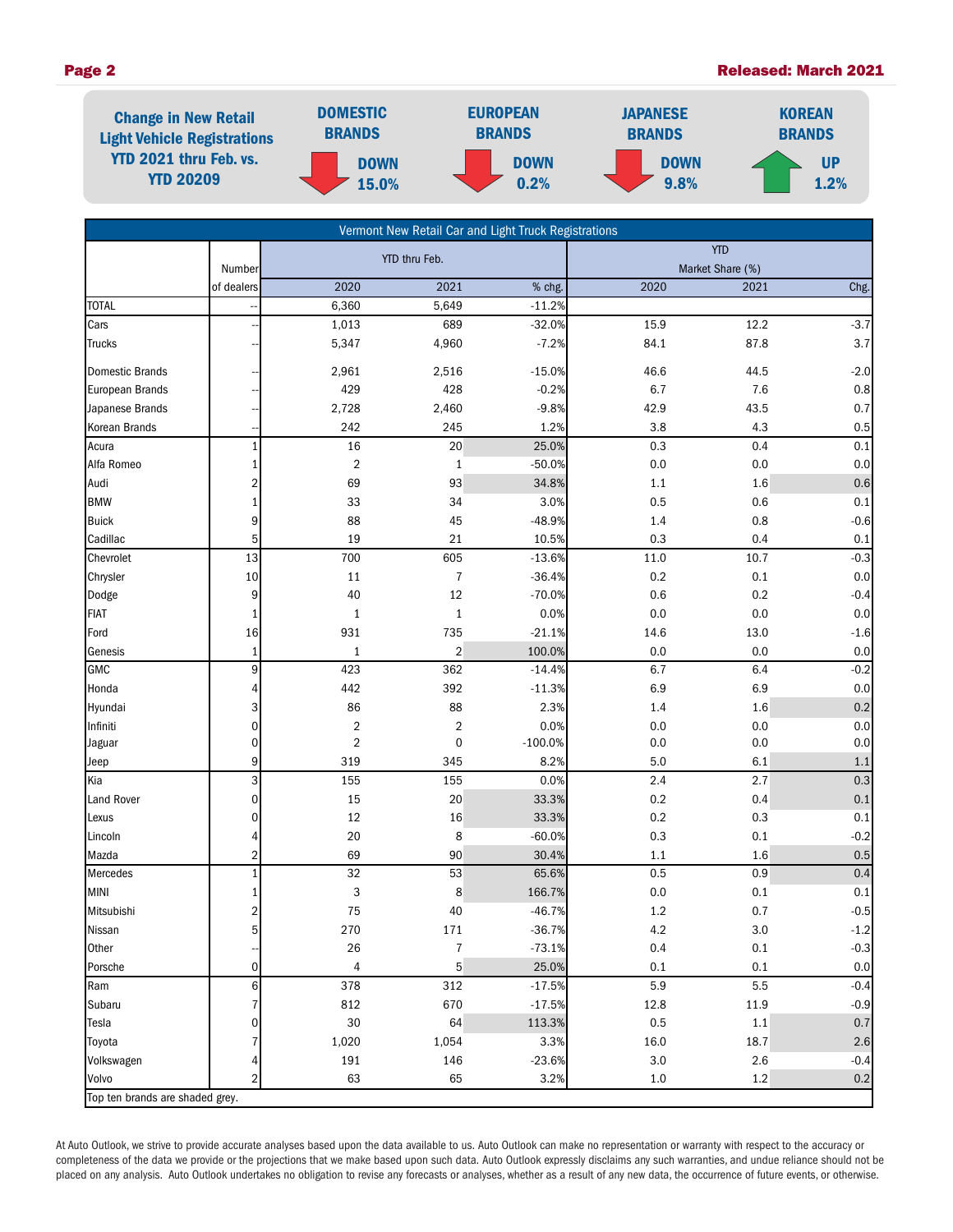# Percent Change in Brand Registrations YTD 2021 thru February vs. YTD 2020 (Top 25 selling brands)





Vermont Market Share YTD 2021 thru February



Registrations increased by more than 25% for Tesla, Mercedes, Audi, Lexus, Land Rover, Mazda, and Acura.



Toyota, Ford, Subaru, Chevrolet, and Honda were market share leaders in Vermont

Data Source: AutoCount data from Experian.

Attribution notice: Any material quoted must be attributed to Vermont Auto Outlook, published by Auto Outlook, Inc. on behalf of the Vermont Vehicle and Automotive Distributors Association. Data source must also be shown as "Data Source: AutoCount Data from Experian." Please contact the association with any questions or comments regarding the publication.